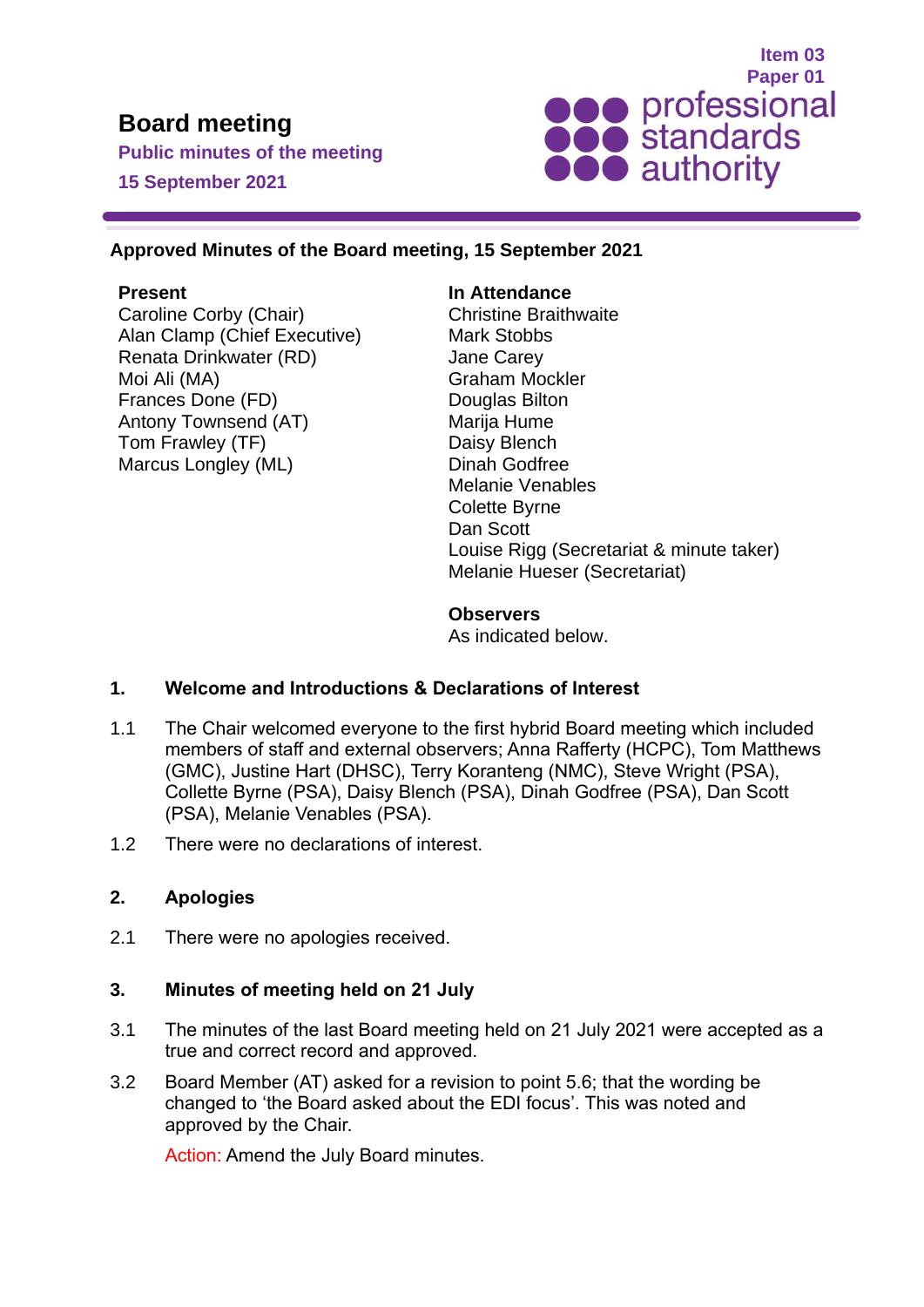#### **4. Actions and Matters Arising from the meeting on 21 July 2021**

- 4.1 The Chair wished to remind the Board of the diary dates of the 28 and 29 September in which workshops are being run on social care (part of a policy forum workshop) and social work respectively.
- 4.2 All other action points were either in progress or complete.

#### **5. Chair's report**

5.1 The Board noted the response given by the Authority to the KPMG review and thanked staff for their efforts in contributing to the document. The Chief Executive confirmed the final revision of the report would be circulated this week.

Action: KPMG response to be circulated

- 5.2 The Chair had been into the office for the first time last week, since taking on the role and since pandemic restrictions have been lifted enough for her to do so.
- 5.3 The Chair has met with the new Nursing and Midwifery (NMC) Chair, Sir David Warren. Sir David takes over from Acting Chair Karen Cox.
- 5.4 The Chair will meet with General Medical Council (GMC) Acting Chair Professor Dame Carrie MacEwan.
- 5.5 The Chair and Chief Executive confirmed that from May 2022 the Authority plans to start holding some Board meetings in the rest of the UK, alongside opportunities for stakeholder engagement.

Action: A proposal for Board meetings held in other countries would be brought to the November 2021 Board meeting.

#### **6. Executive report**

- 6.1 The Chief Executive introduced the paper.
- 6.2 The Board noted that the Authority were in the second week of the new working arrangements, with most staff attending the office for a minimum of two days each week.

Action: More detailed feedback on return-to-work arrangements would be brought to the November 2021 Board meeting.

- 6.3 The Chief Executive had met with KPMG last week, with discussions largely reflecting the survey they had sent around. Another meeting will follow by early November where KPMG will be able to feedback the key themes that have emerged.
- 6.4 The Chief Executive confirmed that in the past week much work had been done to revise the Risk Register. The full document would be brought to the November 2021 Board meeting.

Action: Risk Register brought to the November Board meeting.

6.5 The Director of Scrutiny and Quality informed the Board that some of the regulators were increasing their resources to deal with the case backlog caused by the Covid-19 pandemic and an increased caseload was expected for the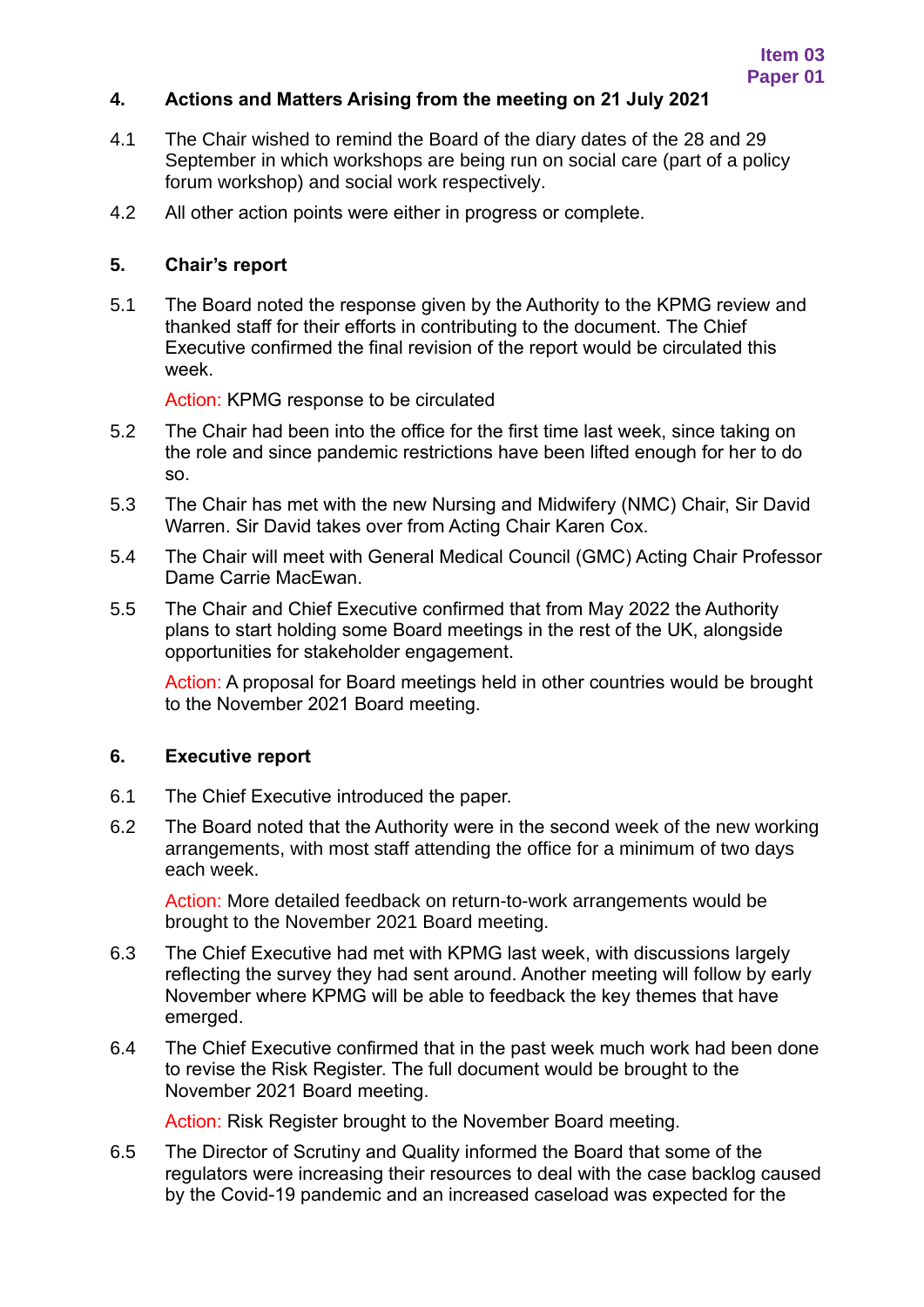autumn and early 2022. At present section 29 cases were still quiet. Revisions to the Performance Review approach are ongoing.

- 6.6 The Director of Standards and Policy confirmed that her team had received early drafts from the DHSC on legislation for the General Medical Council (GMC).
- 6.7 The Director of Corporate Services confirmed that an offer had been made and accepted for an EDI consultant. They would commence their post at the end of this month. There had been no successful application for the HR and Governance post, so it would be readvertised through an agency.
- 6.8 The Director of Corporate Services confirmed that work on the Cloud roadmap was continuing and that a second opinion had been sought from Mazars on Littlefish's proposals.
- 6.9 Board member (TF) queried whether the increase in complaints to the regulators was a cause of concern. The Director of Scrutiny and Quality informed the members that no specific issues had been identified so far.
- 6.10 The Executive Team noted the request from Board member (MA) to rename the EDI work something other than 'project' to give clarification that it was ongoing work that involved the entire organisation.
- 6.11 The Board member (MA) informed the Board she had met with the Scottish Ombudsman and asked the Authority to consider a joined up and proactive approach to complaints being made across the countries. Board member (MA) asked for assurance that complaint backlogs at the NMC would be cleared and that patients' safety would not be put in jeopardy.
- 6.12 The Director of Scrutiny and Quality confirmed that he was aware of the complaint backlog and would look at the relevant Regulators as part of their Performance Reviews next year.
- 6.13 The Chair, Board and Executive team agreed that work could and should be done on some general protocols and behaviours to maximise public confidence when dealing with the backlog of complaints.

Action: The Director of Scrutiny will take a closer look at the ways in which the Authority can engage with the regulators and their backlog of complaints.

- 6.14 Board member (FD) requested whether the Board could see the work being completed on '20 years of the Professional Standards Authority.' The Chief Executive confirmed that the Board would be invited to comment on the draft paper within the next month.
- 6.15 The Assistant Director, Standards and Policy confirmed work was ongoing with colleagues from the Ministry of Justice to discuss regulatory policy work in health and care and how it might apply to assurance mechanisms for the probation workforce.
- 6.16 Board member (RD) queried how the emerging working patterns would be taken into consideration for the new office space requirements. The Chief Executive confirmed that this was already being taken into consideration and will be reflected in the report for the November Board meeting. Some of the options that had initially been considered too small will be looked at again.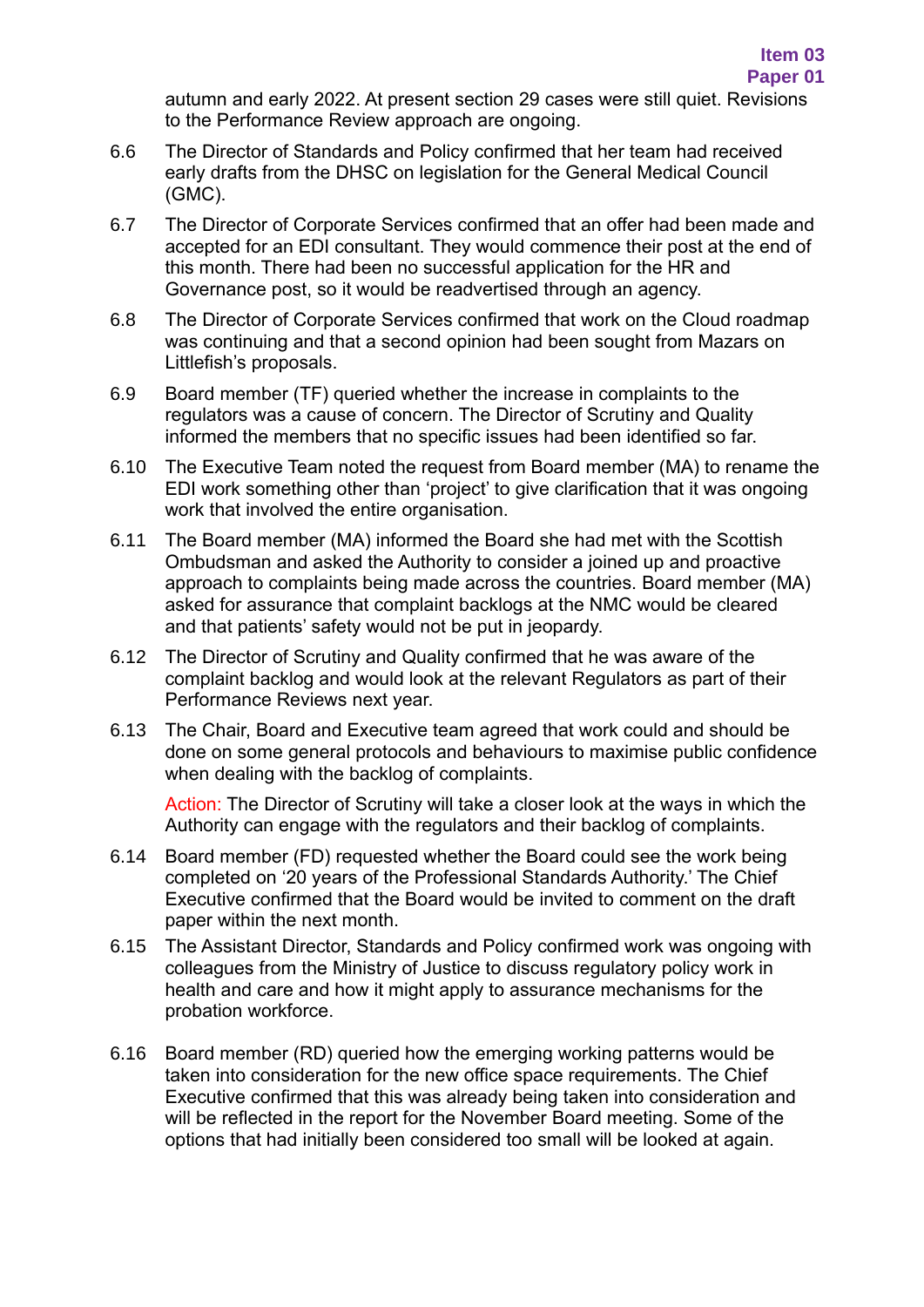6.17 Board member (RD) queried whether the budget would allow for the cost of a Stakeholder relationship management system (SRM). The Director of Standards and Policy shared that a demonstration of the system the Legal Services Board were using would be scheduled soon and the team was comparing the cost for the different options to evaluate their value for money. Work will also be undertaken to evaluate whether the existing systems could be improved sufficiently to make purchasing for an SRM unnecessary.

#### **7. Finance report**

- 7.1 The Director of Corporate Services presented the paper and reminded the Board this was the position the Authority were in as of 31 July. There is a predicted deficit for year-end of £43k. The year-to-date position shows a surplus of £7k due to the cash flow position.
- 7.2 The Chair of the Finance Committee confirmed that the new report format was much clearer.
- 7.3 The Board noted the report.

#### **8. Committee reports**

- 8.1 The Chair of the Finance Committee and the Scrutiny Committees asked the Board to note the papers. Good progress had been made on key areas. The pensions review was one of the upcoming significant items. Committee effectiveness reviews will be submitted to the Board by the end of the financial year.
- 8.2 The Board agreed to add a review of the academic conference discussion to the November Board agenda, which will consider the costs and benefits of the conference, any alternatives, and all relevant financial information.

Action: The Board to discuss the academic conference at the November Board meeting.

8.3 The Board noted the reports.

## **9. EDI update**

- 9.1 The Director of Scrutiny and Quality confirmed that all three candidates who had been interviewed for the consultant position were of high calibre. The post has been offered and the candidate will commence in post at the end of September.
- 9.2 The Board felt that the aim should be to embed EDI in all parts of the Authority and its work.
- 9.3 The Board noted it was a real challenge to demonstrate our leadership in this area and it would be vital to articulate our message and demonstrate where we are at in comparison to the Regulators.

Action: MS to bring EDI action plans with timetables to the November Board meeting.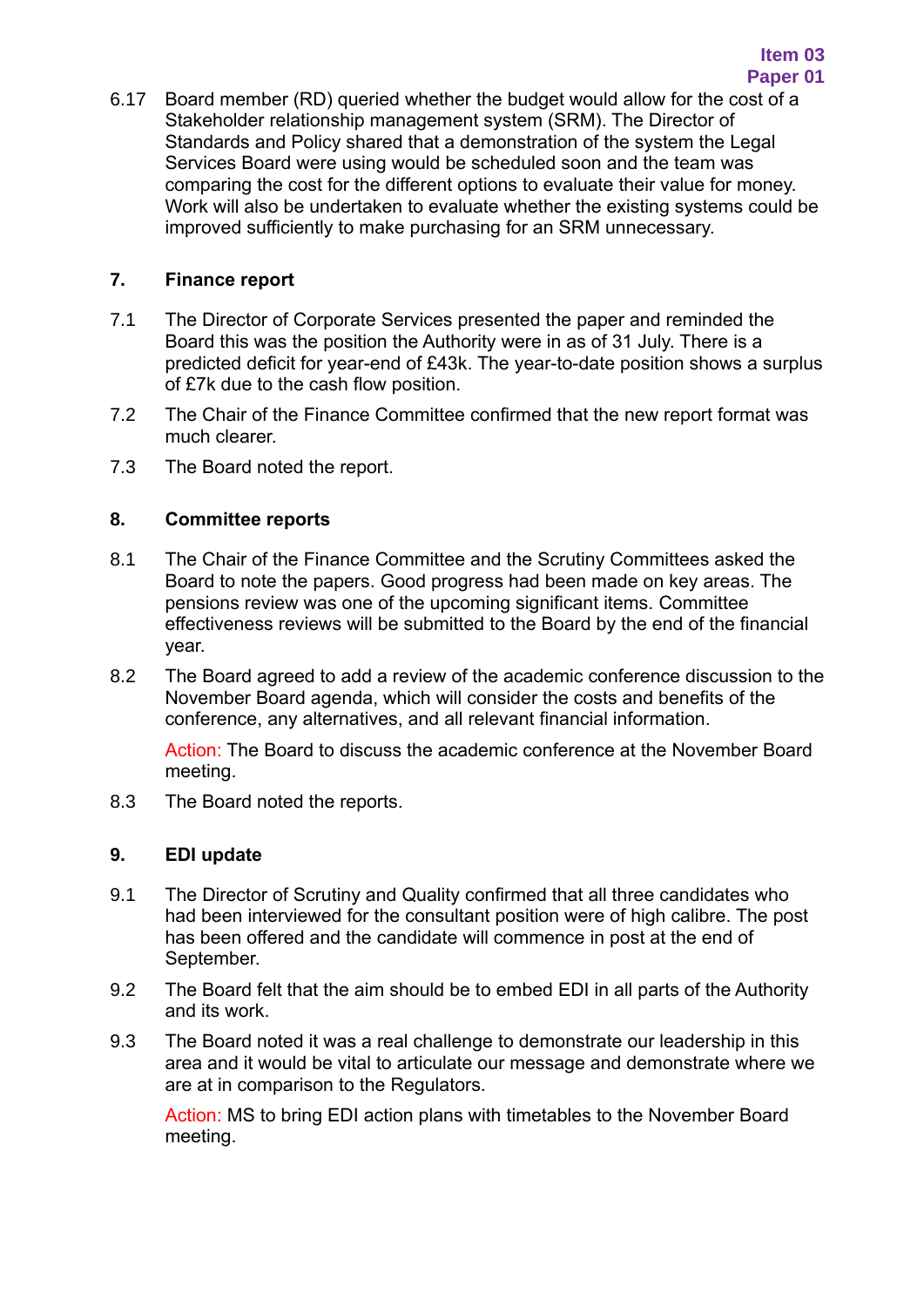#### **10. Any other business**

10.1 The Chair asked the Board to begin thinking about ways in which we can use the Authority's  $20<sup>th</sup>$  anniversary to support the delivery of our business objectives.

Action: The Board to discuss ideas for maximising opportunities arising from the Authority's 20-year anniversary.

#### **11. Questions from Members of the Public**

- 11.1 There were no questions from observers.
- 11.2 The Chair thanked the observers for their interest in the Authority.

#### **12. Private session of the Board**

12.1 The Board went into the private session of the meeting.

**Signed by Chair** Cuby<br>**Date 17/11/21**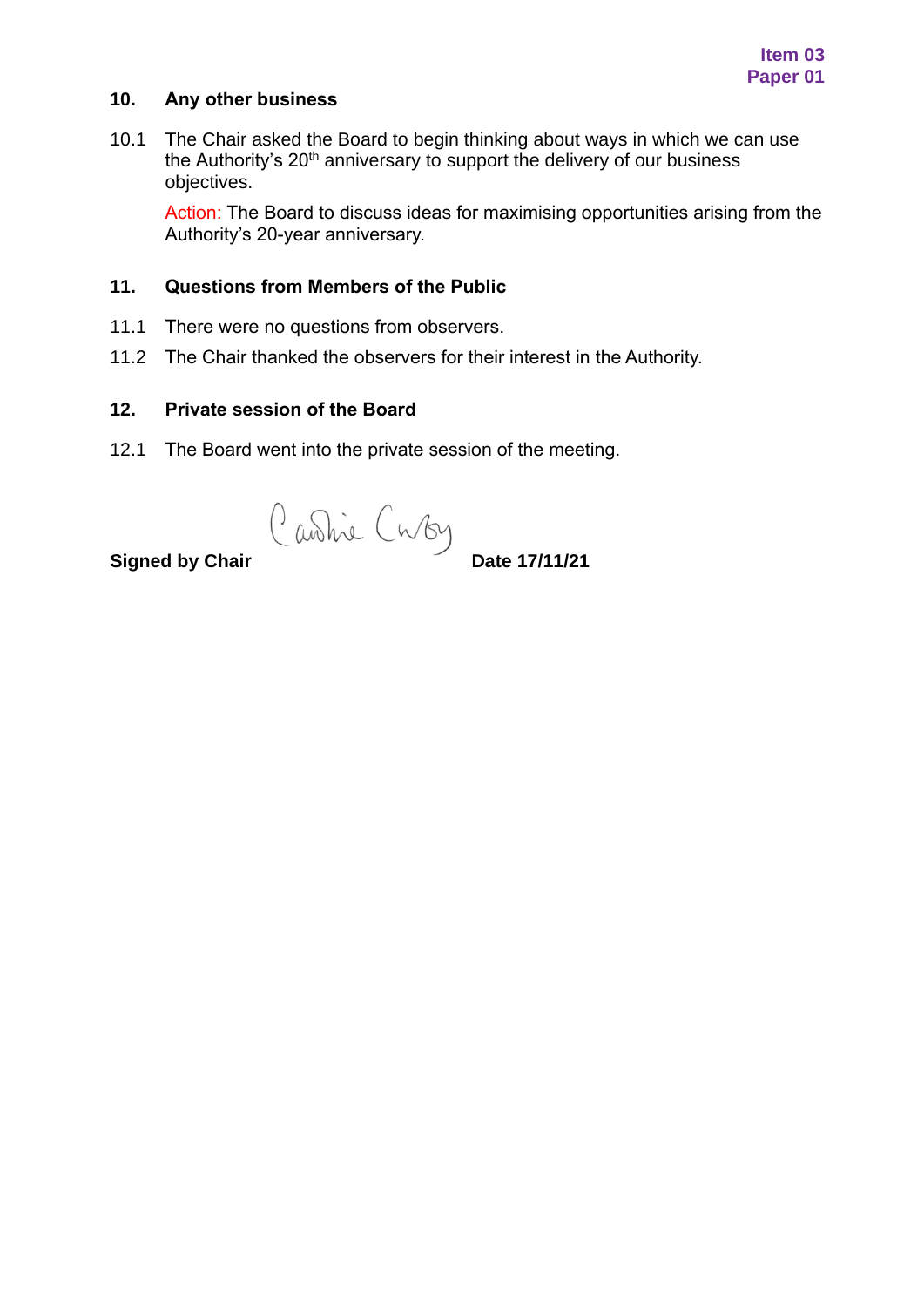# **Board meeting**

**Public minutes of the meeting**

**15 September 2021**

# **Action Log**



# In Progress Overdue Delayed Complete

| <b>Mtg. Date</b>  | <b>Item</b><br>No. | <b>Action point</b>                                                                                                                                                       | <b>Owner</b> | <b>Date</b><br>required | <b>Action progress</b>  | <b>Status</b> |
|-------------------|--------------------|---------------------------------------------------------------------------------------------------------------------------------------------------------------------------|--------------|-------------------------|-------------------------|---------------|
| 21 July 2021      | 5.4                | Organise meetings with the Health Ombudsmen of<br>the Devolved Administrations                                                                                            | <b>AC</b>    | <b>TBC</b>              | Complete                |               |
| 21 July 2021      | 8.8                | EDI action plans with timetables for the November<br>Board meeting                                                                                                        | <b>MS</b>    | 17 November<br>2021     | On the agenda           |               |
| 15 September 2021 | 3.2                | Amend the July Board minutes                                                                                                                                              | MH           | 24<br>September<br>2021 | Complete                |               |
| 15 September 2021 | 5.1                | KPMG report to be circulated                                                                                                                                              | DB           | 17<br>September<br>2021 | Complete                |               |
| 15 September 2021 | 5.5                | A proposal for Board meetings held in other countries<br>would be brought to the November 2021 Board<br>meeting.                                                          | AC           | 17 November<br>2021     | On the agenda           |               |
| 15 September 2021 | 6.3                | Detailed feedback on return-to-work arrangements<br>would be brought to the November 2021 Board<br>meeting.                                                               | <b>JC</b>    | 17 November<br>2021     | On the agenda           |               |
| 15 September 2021 | 6.4                | Risk Register to be brought to the November 2021<br>Board meeting.                                                                                                        | <b>AC</b>    | 17 November<br>2021     | On the agenda           |               |
| 15 September 2021 | 6.14               | The Director of Scrutiny and Quality would take a<br>closer look at the ways in which the Authority can<br>engage with the Regulators and their backlog of<br>complaints. | <b>MS</b>    | <b>TBC</b>              | On the risk<br>register |               |